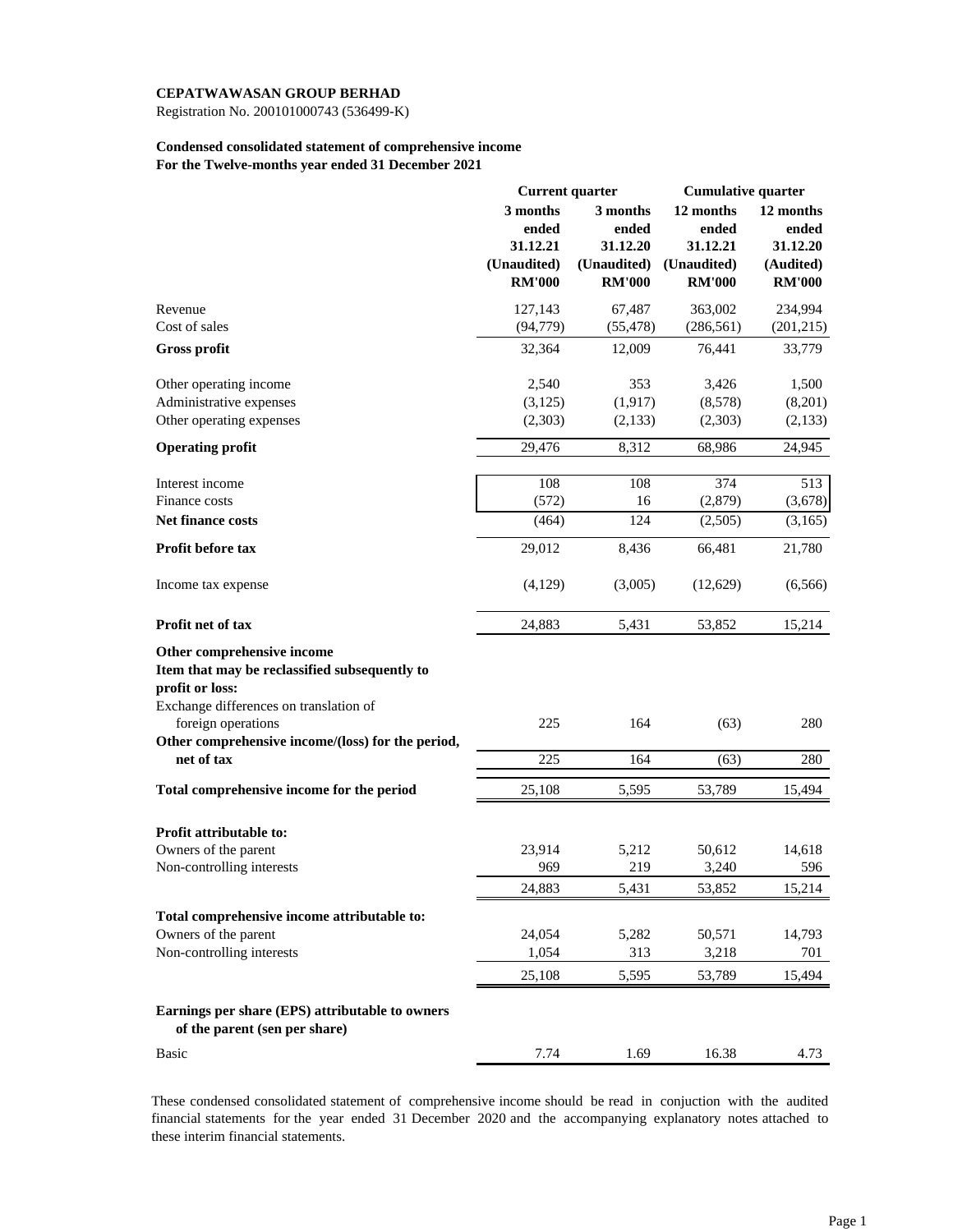Registration No. 200101000743 (536499-K)

### **Condensed consolidated statement of financial position as at 31 December 2021**

|                                                               | 31.12.21      | 31.12.2020    |
|---------------------------------------------------------------|---------------|---------------|
|                                                               | (Unaudited)   | (Audited)     |
|                                                               | <b>RM'000</b> | <b>RM'000</b> |
| <b>ASSETS</b>                                                 |               |               |
| Property, plant and equipment                                 | 326,602       | 342,434       |
| Investment properties                                         | 43,340        | 43,340        |
| Intangible assets                                             | 17,358        | 17,358        |
| Deferred tax assets                                           | 6,539         | 6,777         |
| <b>Total non-current assets</b>                               | 393,839       | 409,909       |
| <b>Biological</b> assets                                      | 4,385         | 2,180         |
| Inventories                                                   | 16,628        | 16,482        |
| Trade and other receivables                                   | 16,918        | 12,831        |
| Tax recoverable                                               | 1,690         | 832           |
| Short term investments                                        | 18,077        | 13,883        |
| Deposits placed with licensed banks                           | 13,957        | 7,272         |
| Cash and bank balances                                        | 24,762        | 18,278        |
| <b>Total current assets</b>                                   | 96,417        | 71,758        |
| <b>TOTAL ASSETS</b>                                           | 490,256       | 481,667       |
| <b>EQUITY</b>                                                 |               |               |
| Equity attributable to owners of the parent                   |               |               |
| Share capital                                                 | 318,446       | 318,446       |
| Treasury shares                                               | (11,097)      | (11,097)      |
| Retained earnings                                             | 150,933       | 107,693       |
| Other reserve                                                 | (80,777)      | (80, 635)     |
| Foreign currency translation reserve                          | (280)         | (239)         |
| Total equity attributable to owners of the parent             | 377,225       | 334,168       |
| Non-controlling interests                                     | 8,026         | 7,384         |
| <b>Total equity</b>                                           | 385,251       | 341,552       |
| <b>LIABILITIES</b>                                            |               |               |
| Lease liabilities                                             | 2,506         | 3,186         |
| Loans and Borrowings                                          | 31,309        | 44,751        |
| Deferred tax liabilities                                      | 27,056        | 24,889        |
| <b>Total non-current liabilities</b>                          | 60,871        | 72,826        |
| Trade and other payables                                      | 26,795        | 19,064        |
| Loans and Borrowings                                          | 13,050        | 46,295        |
| Lease liabilities                                             | 763           | 851           |
| Income tax payables                                           | 3,526         | 1,079         |
| <b>Total current liabilities</b>                              | 44,134        | 67,289        |
| <b>Total liabilities</b>                                      | 105,005       | 140,115       |
| <b>TOTAL EQUITY AND LIABILITIES</b>                           | 490,256       | 481,667       |
| Net assets per share attributable to owner of the parent (RM) | 1.22          | 1.08          |

These condensed consolidated statement of financial position should be read in conjuction with the audited financial statements for the year ended 31 December 2020 and the accompanying explanatory notes attached to these interim financial statements.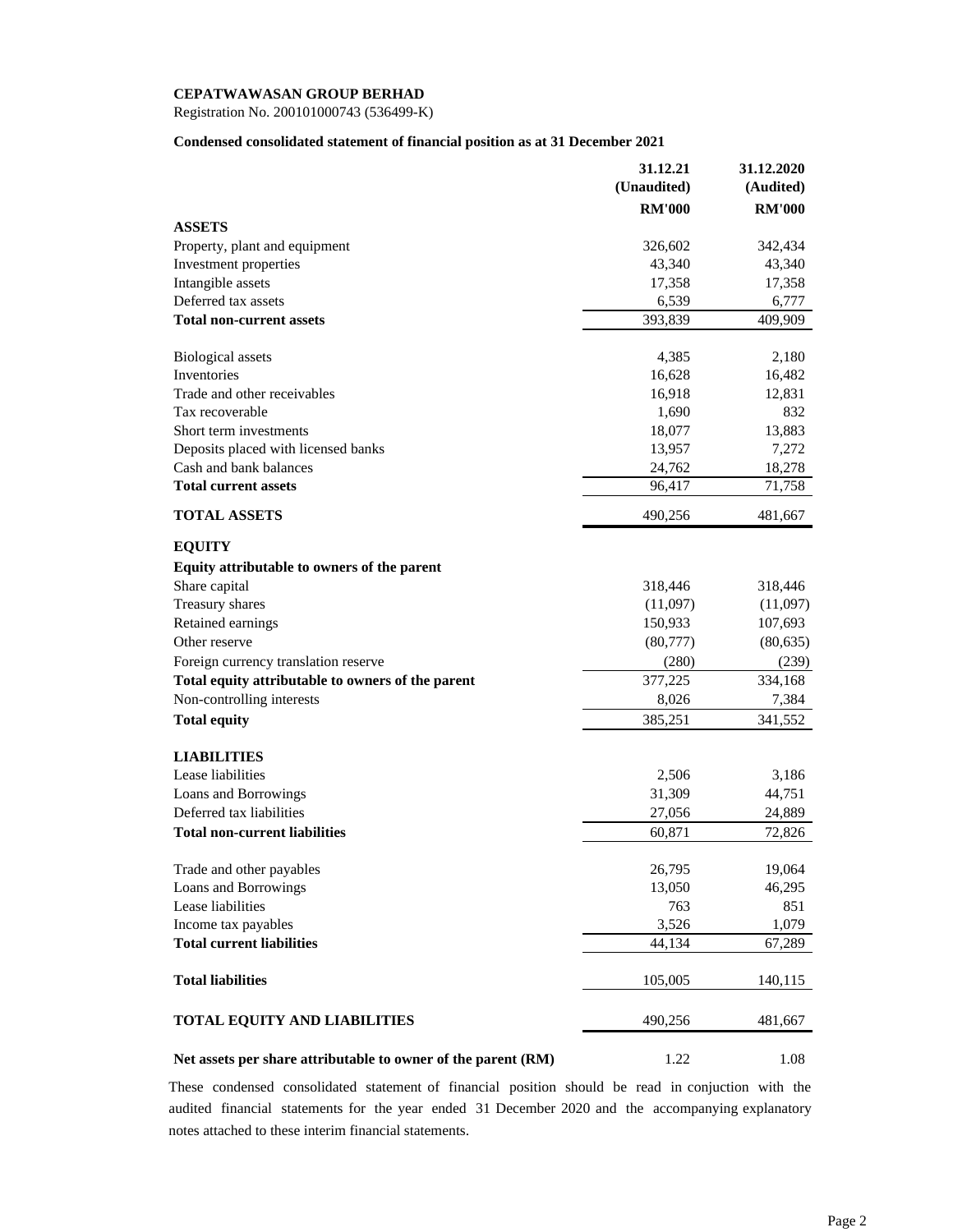Registration No. 200101000743 (536499-K)

#### **Condensed consolidated statement of cash flows for the year ended 31 December 2021**

|                                                                                       | 12 months<br>ended<br>31.12.2021 | 12 months<br>ended<br>31.12.2020 |
|---------------------------------------------------------------------------------------|----------------------------------|----------------------------------|
|                                                                                       | (Unaudited)                      | (Audited)                        |
|                                                                                       | <b>RM'000</b>                    | <b>RM'000</b>                    |
| Cash flows from operating activities                                                  |                                  |                                  |
| Profit before tax                                                                     | 66,481                           | 21,780                           |
| Adjustments for:                                                                      |                                  |                                  |
| Bad debts written off                                                                 |                                  | 270                              |
| Deposits written off                                                                  |                                  | 39                               |
| Depreciation and amortisation                                                         | 21,581                           | 21,840                           |
| Fair value gain on biological assets                                                  | (2,206)                          | (253)                            |
| Gain on disposal of Property, Plant and equipment                                     |                                  | (25)                             |
| Interest expenses                                                                     | 2,879                            | 3,678                            |
| Interest income                                                                       | (374)                            | (513)                            |
| Inventories written off                                                               | 1,028                            | 1,626                            |
| Property, plant and equipment written off                                             | 934                              | 190                              |
| Reversal of allowance for expected credit loss                                        | (56)                             | (46)                             |
| Operating profit before working capital changes                                       | 90,267                           | 48,586                           |
| Change in inventories                                                                 | (1,172)                          | 5,043                            |
| Change in receivables                                                                 | (3,980)                          | 1,139                            |
| Change in payables                                                                    | 7,695                            | (5,623)                          |
| Cash from/(used in) operations                                                        | 92,810                           | 49,145                           |
| Income taxes paid                                                                     | (9,018)                          | (3,548)                          |
| Income taxes refund                                                                   | 383                              | 435                              |
| Interest received                                                                     | (2,879)                          | (4,743)                          |
| Interest paid                                                                         | 374                              | 513                              |
| Net cash from operating activities                                                    | 81,670                           | 41,802                           |
| <b>Cash flows investing activities</b>                                                |                                  |                                  |
| Acquisition of property, plant and equipment                                          | (6,683)                          | (11,629)                         |
| Change in Short term investment                                                       | (4,193)                          | 44                               |
| Placement of fixed deposits with licensed banks                                       |                                  | (1,280)                          |
| Proceeds from disposal of property, plant and equipment                               |                                  | 272                              |
| Net cash used in investing activities                                                 | (10, 876)                        | (12, 593)                        |
| <b>Cash flows from financing activities</b>                                           |                                  |                                  |
| Acquisition of subsidiary's treasury shares                                           | (765)                            | (793)                            |
| Dividend paid to equity holders of the Company                                        | (7, 724)                         | (4,635)                          |
| Dividend paid to non-controlling interests                                            | (1,600)                          | (1,600)                          |
| Drawdown of loans and borrowings                                                      | 5,000                            | 16,450                           |
| Repayment of loans and borrowings                                                     | (51,688)                         | (29,213)                         |
| Repayment of leases liabilities                                                       | (780)                            | (808)                            |
| Net cash flows used in financing activities                                           | (57, 557)                        | (20, 599)                        |
| Net increase in cash and cash equivalents                                             | 13,237                           | 8,610                            |
| Net foreign exchange difference                                                       | (68)                             |                                  |
| Cash and cash equivalents at beginning of financial period                            | 21,453                           | 12,843                           |
| Cash and cash equivalents at end of financial period                                  | 34,622                           | 21,453                           |
| Cash and cash equivalents at the end of the financial year comprise<br>the following: |                                  |                                  |
| Deposits placed with licensed banks                                                   | 13,957                           | 7,272                            |
| Cash and bank balances                                                                | 24,762                           | 18,278                           |
|                                                                                       | 38,719                           | 25,550                           |
| Deposits pledged with licensed banks                                                  | (4,097)                          | (4,097)                          |
| Cash and cash equivalents at end of financial period                                  | 34,622                           | 21,453                           |

These condensed consolidated statement of cash flows should be read in conjunction with the audited financial statements for the year ended 31 December 2020 and the accompanying explanatory notes attached to these interim financial statements.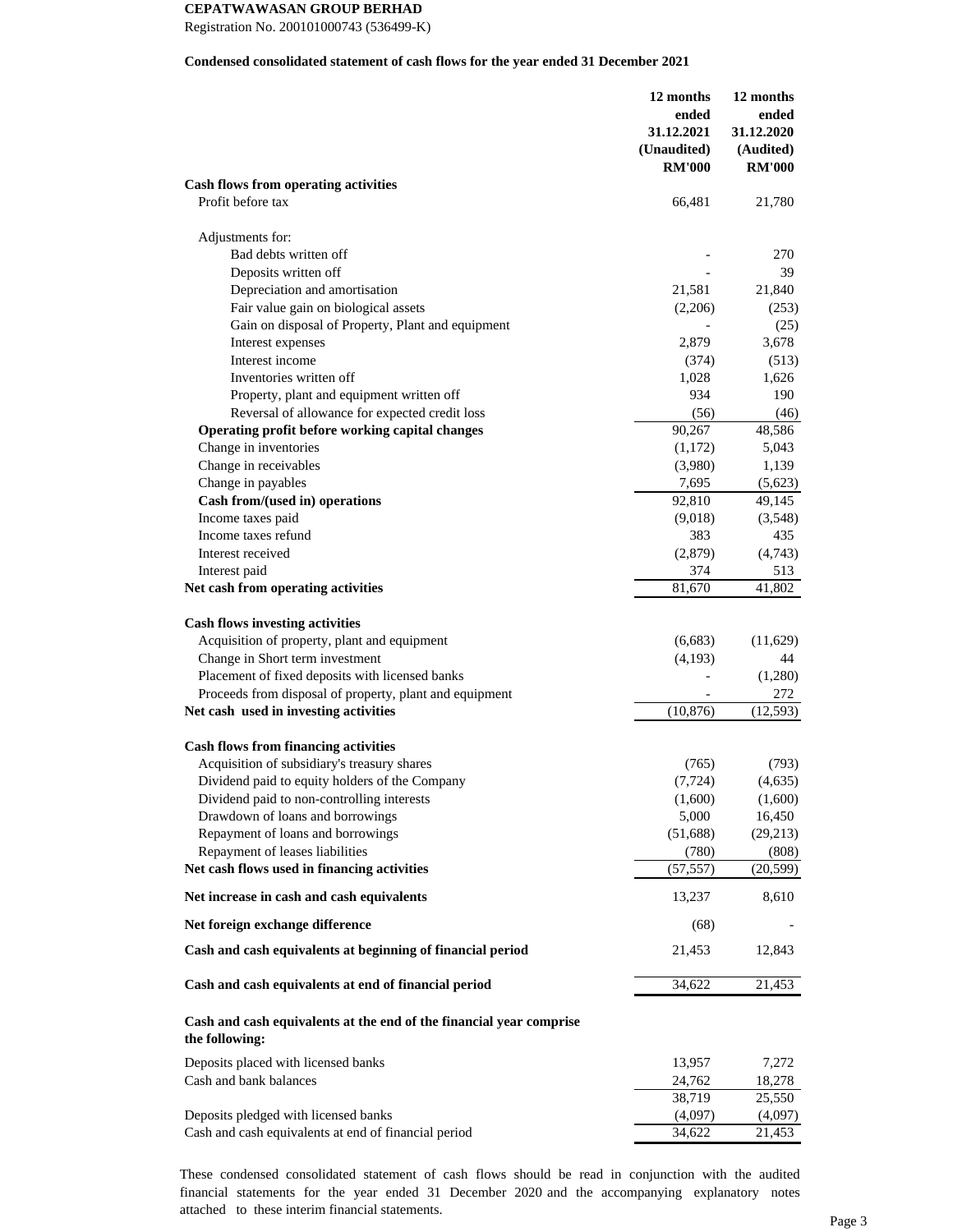Registration No. 200101000743 (536499-K)

#### **Condensed consolidated statement of changes in equity for the period ended 31 December 2021**

|                                                   |                                   | Attributable to owners of the parent<br>Non-distributable                              |                                          |                                            |                                   |                                                                | <b>Distributable</b>                         |                                                   |  |
|---------------------------------------------------|-----------------------------------|----------------------------------------------------------------------------------------|------------------------------------------|--------------------------------------------|-----------------------------------|----------------------------------------------------------------|----------------------------------------------|---------------------------------------------------|--|
|                                                   | Equity,<br>total<br><b>RM'000</b> | <b>Equity</b><br>attributable<br>to owners<br>of the parent,<br>total<br><b>RM'000</b> | <b>Share</b><br>capital<br><b>RM'000</b> | <b>Treasury</b><br>shares<br><b>RM'000</b> | Other<br>reserve<br><b>RM'000</b> | Foreign<br>currency<br>translation<br>reserve<br><b>RM'000</b> | <b>Retained</b><br>earnings<br><b>RM'000</b> | Non-<br>controlling<br>interests<br><b>RM'000</b> |  |
| At 1 January 2020                                 | 356,139                           | 342,714                                                                                | 318,446                                  | (11,097)                                   | (80, 520)                         | (414)                                                          | 116,299                                      | 13,425                                            |  |
| Effect of changes in accounting policies          | (23, 053)                         | (19, 474)                                                                              |                                          |                                            |                                   |                                                                | (19, 474)                                    | (3,579)                                           |  |
| As restated                                       | 333,086                           | 323,240                                                                                | 318,446                                  | (11,097)                                   | (80, 520)                         | (414)                                                          | 96,825                                       | 9,846                                             |  |
| Total comprehensive income                        | 15,494                            | 14,793                                                                                 |                                          |                                            |                                   | 175                                                            | 14,618                                       | 701                                               |  |
| Effect of Subsidiary treasury share transaction   | (793)                             | (244)                                                                                  |                                          |                                            | (115)                             |                                                                | (129)                                        | (549)                                             |  |
| Effect of acquisition of Non Controlling interest |                                   | 1,014                                                                                  |                                          |                                            |                                   |                                                                | 1,014                                        | (1,014)                                           |  |
| Dividend paid to non-controlling interests        | (1,600)                           |                                                                                        |                                          |                                            |                                   |                                                                |                                              | (1,600)                                           |  |
| Dividend paid to equity holders of the Company    | (4,635)                           | (4,635)                                                                                |                                          |                                            |                                   |                                                                | (4, 635)                                     |                                                   |  |
| At 31 December 2020                               | 341,552                           | 334,168                                                                                | 318,446                                  | (11,097)                                   | (80, 635)                         | (239)                                                          | 107,693                                      | 7,384                                             |  |
| At 1 January 2021                                 | 341,552                           | 334,168                                                                                | 318,446                                  | (11,097)                                   | (80, 635)                         | (239)                                                          | 107,693                                      | 7,384                                             |  |
| Total comprehensive income                        | 53,789                            | 50,571                                                                                 |                                          |                                            |                                   | (41)                                                           | 50,612                                       | 3,218                                             |  |
| Effect of Subsidiary treasury share transaction   | (226)                             | (142)                                                                                  |                                          | ٠                                          | (142)                             |                                                                |                                              | (84)                                              |  |
| Effect of acquisition of Non Controlling interest | (539)                             | 353                                                                                    |                                          |                                            |                                   |                                                                | 353                                          | (892)                                             |  |
| Dividend paid to non-controlling interests        | (1,600)                           |                                                                                        |                                          |                                            |                                   |                                                                |                                              | (1,600)                                           |  |
| Dividend paid to equity holders of the Company    | (7, 725)                          | (7, 725)                                                                               |                                          |                                            |                                   | $\sim$                                                         | (7, 725)                                     |                                                   |  |
| At 31 December 2021                               | 385,251                           | 377,225                                                                                | 318,446                                  | (11,097)                                   | (80,777)                          | (280)                                                          | 150,933                                      | 8,026                                             |  |

The above condensed consolidated statement of changes in equity should be read in conjuction with the audited financial statements for the year ended 31 December 2020 and the accompanying explanatory notes attached to these interim financial statements.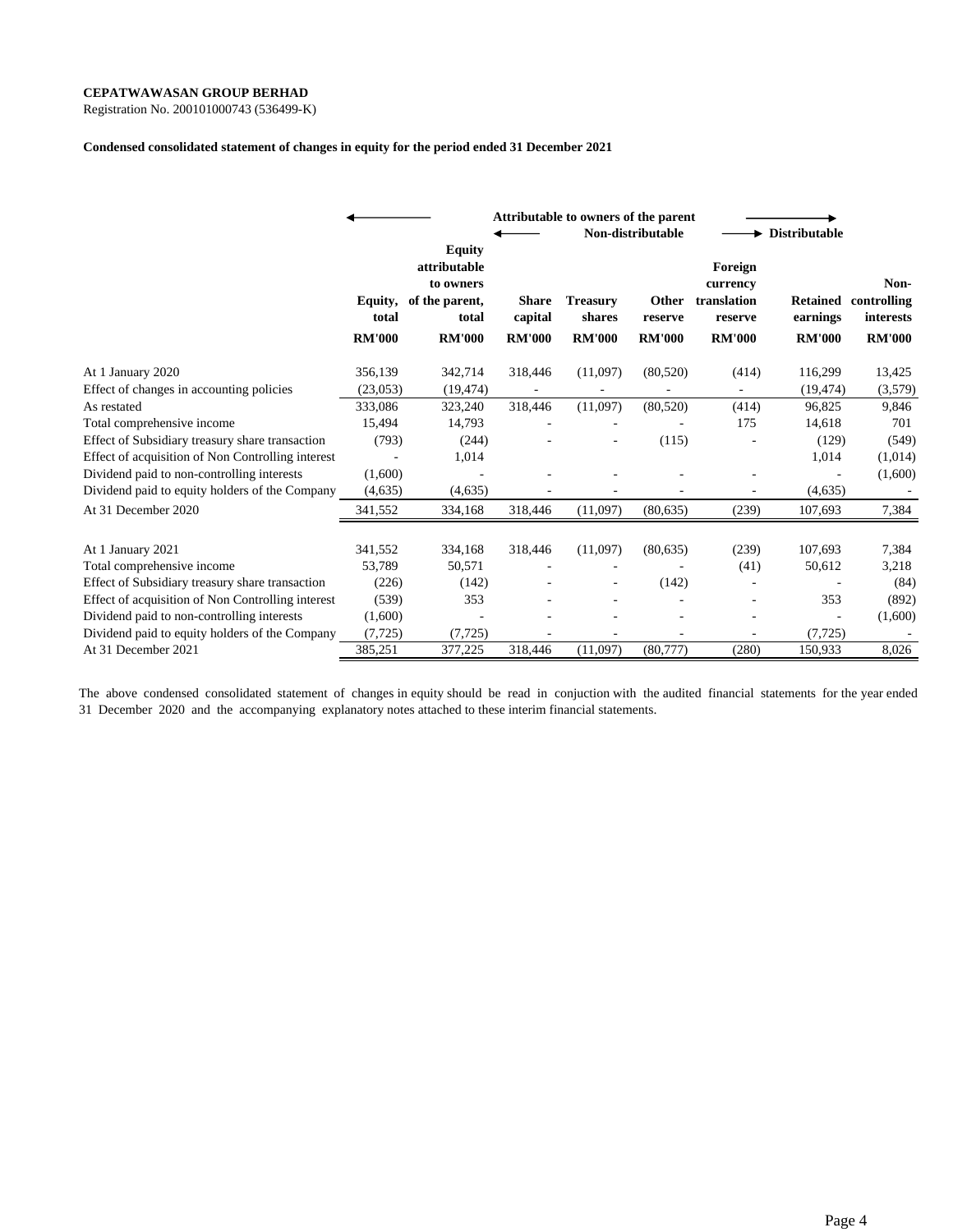## **CEPATWAWASAN GROUP BERHAD Registration No. 200101000743 (536499-K)**

## **Notes to the condensed consolidated interim financial statements**

1. Basis of preparation

These condensed consolidated interim financial statements for the period ended 31 December 2021 have been prepared in accordance with Financial Reporting Standard ("FRS") 134 "Interim Financial Reporting" and paragraph 9.22 of the Main Market Listing Requirements of Bursa Malaysia Securities Berhad. The report should be read in conjunction with the audited financial statements of the Group for the year ended 31 December 2020.

These explanatory notes attached to the interim financial statements provide an explanation of events and transactions that are significant to an understanding of the changes in the financial position and performance of the Group since the financial year ended 31 December 2020.

2. Significant accounting policies

The significant accounting policies adopted are consistent with those of the audited financial statements for the year ended 31 December 2020 except for the adoption of new MFRS, amendments to published standards and IC Interpretations for the Group for the financial year beginning 1 January 2021:

| <b>Amendments to MFRSs</b>                                             | <b>Effective Date</b> |
|------------------------------------------------------------------------|-----------------------|
| Amendments to MFRS 9, MFRS 139, MFRS 7, MFRS 4 and MFRS 16 –           | 1 Jan 2021            |
| Interest Rate Benchmark Reform – Phase 2                               |                       |
| Amendments to MFRS 16 Covid-19-Related Rent Concessions beyond 30 June | 1 Apr 2021            |
| 2021                                                                   |                       |

The adoption of above amendment to MFRS did not have a material impact on the financial statements of the Group.

At the date of authorization of these interim financial statements, the following MFRS were issued but not yet effective and have not been applied by the Group:

| <b>Amendments to MFRSs</b>                                                | <b>Effective Date</b> |
|---------------------------------------------------------------------------|-----------------------|
| Amendments to MFRS 3: Business Combinations                               | 1 Jan 2022            |
| Amendments to MFRS 116: Property, Plant and Equipment                     | 1 Apr 2021            |
| Amendments to MFRS 137: Provisions, Contingent Liabilities and Contingent | 1 Jan 2022            |
| Assets                                                                    |                       |
| Amendments to MFRS1 First-time Adoption of Malaysian Financial Reporting  | 1 Jan 2022            |
| <b>Standards</b>                                                          |                       |
| Amendments to MFRS 9 Financial Instruments Arrangements                   | 1 Jan 2022            |
| Amendments to MFRS 16 Leases – Illustrative Examples                      | 1 Jan 2022            |
| Amendments to MFRS 141 Agriculture                                        | 1 Jan 2022            |
| Amendments to MFRS 101: Classification of Liabilities as Current or Non-  | 1 Jan 2023            |
| current                                                                   |                       |
| <b>MFRS 17 Insurance Contracts</b>                                        | 1 Jan 2023            |
| Amendments to MFRS 10 and MFRS 128: Sale or Contribution of Assets        | Deferred              |
| between an Investor and its Associate or Joint Venture                    |                       |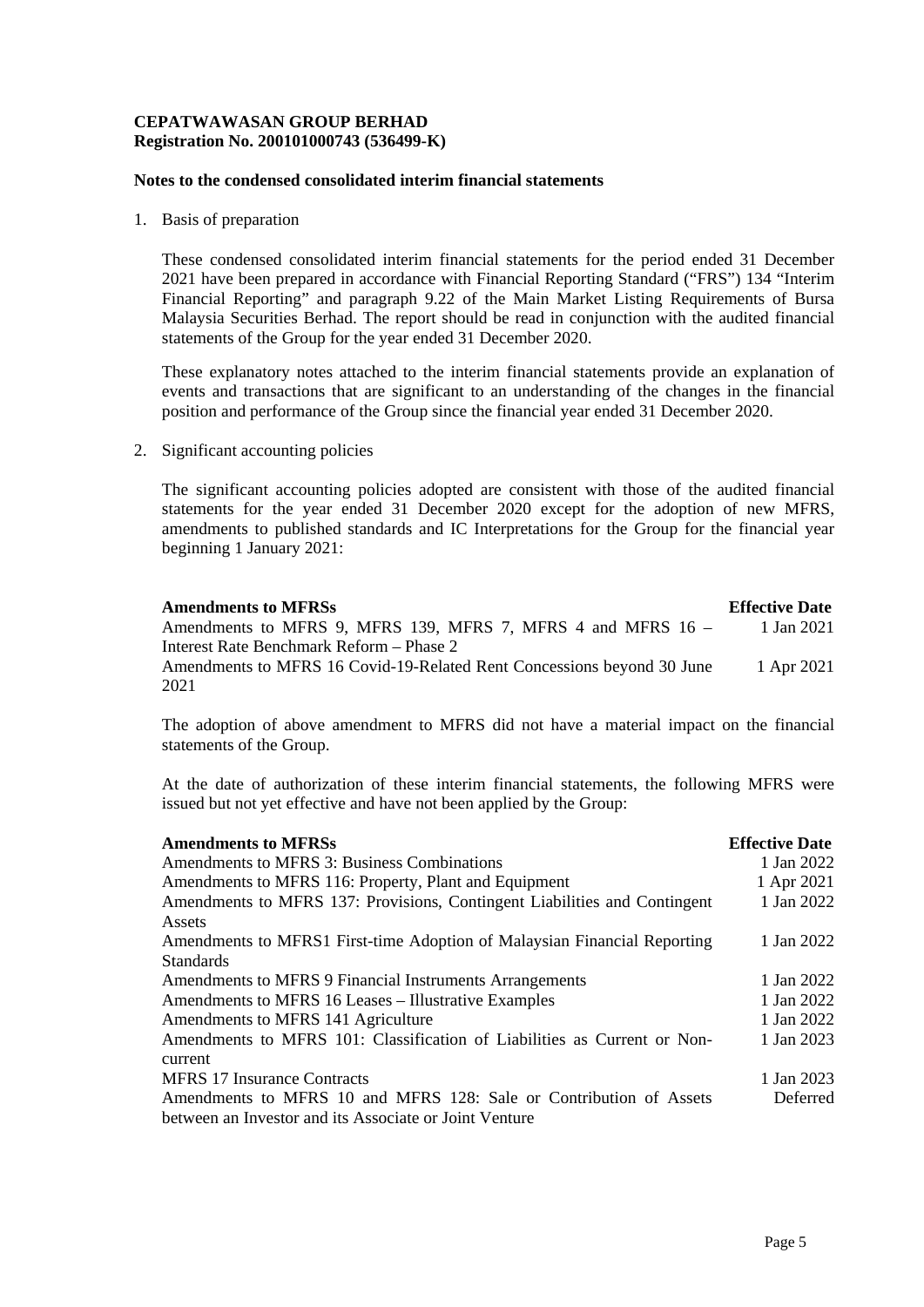2. Auditors' report on preceding annual financial statements

The auditors' report on the financial statements of the Group for the year ended 31 December 2020 was not qualified.

3. Segment information

The Group has three reportable segments, as described below, which are the Group's strategies business units. The strategic business units offer different products and are managed separately because they require different technology and marketing strategies. The following summary describes the operations in each of the Group's reportable segments:

| a. Plantation  | - Cultivation of oil palm                           |
|----------------|-----------------------------------------------------|
| b. Oil Mill    | - Milling and sales of oil palm products            |
| c. Power Plant | - Power generation and sales of biomass by-products |

## **Information about reportable segments**

|                         | <b>Results for the 3 months ended 31 December</b> |                   |                          |                          |                    |               |               |               |  |
|-------------------------|---------------------------------------------------|-------------------|--------------------------|--------------------------|--------------------|---------------|---------------|---------------|--|
|                         |                                                   | <b>Plantation</b> | <b>Oil Mill</b>          |                          | <b>Power Plant</b> |               | <b>Total</b>  |               |  |
|                         | 2021                                              | 2020              | 2021                     | 2020                     | 2021               | 2020          | 2021          | 2020          |  |
|                         | <b>RM'000</b>                                     | <b>RM'000</b>     | <b>RM'000</b>            | <b>RM'000</b>            | <b>RM'000</b>      | <b>RM'000</b> | <b>RM'000</b> | <b>RM'000</b> |  |
| <b>External revenue</b> | 15,846                                            | 8,730             | 93,890                   | 44,533                   | 17,133             | 18.070        | 126,869       | 71,333        |  |
| Inter-segment revenue   | 16,256                                            | 9,053             | $\overline{\phantom{a}}$ | $\overline{\phantom{a}}$ |                    |               | 16,256        | 9,053         |  |
| <b>Segment profit</b>   | 20,311                                            | 7,358             | 3,537                    | (542)                    | 6.570              | 4.059         | 30.418        | 10,875        |  |

| Segment profit is reconciled to consolidated loss<br>before tax as follows: | 3 months<br>ended<br>31.12.2021<br>(Unaudited)<br><b>RM'000</b> | 3 months<br>ended<br>31.12.2020<br>(Unaudited)<br><b>RM'000</b> |
|-----------------------------------------------------------------------------|-----------------------------------------------------------------|-----------------------------------------------------------------|
| Segment profit                                                              | 30,418                                                          | 10,875                                                          |
| Other non-reportable segments                                               | (400)                                                           | (1,744)                                                         |
| Elimination of inter-segment profits                                        | 199                                                             | (5)                                                             |
| Unallocated corporate expenses                                              | (1,205)                                                         | (690)                                                           |
| Consolidated profit before tax                                              | 29,012                                                          | 8,436                                                           |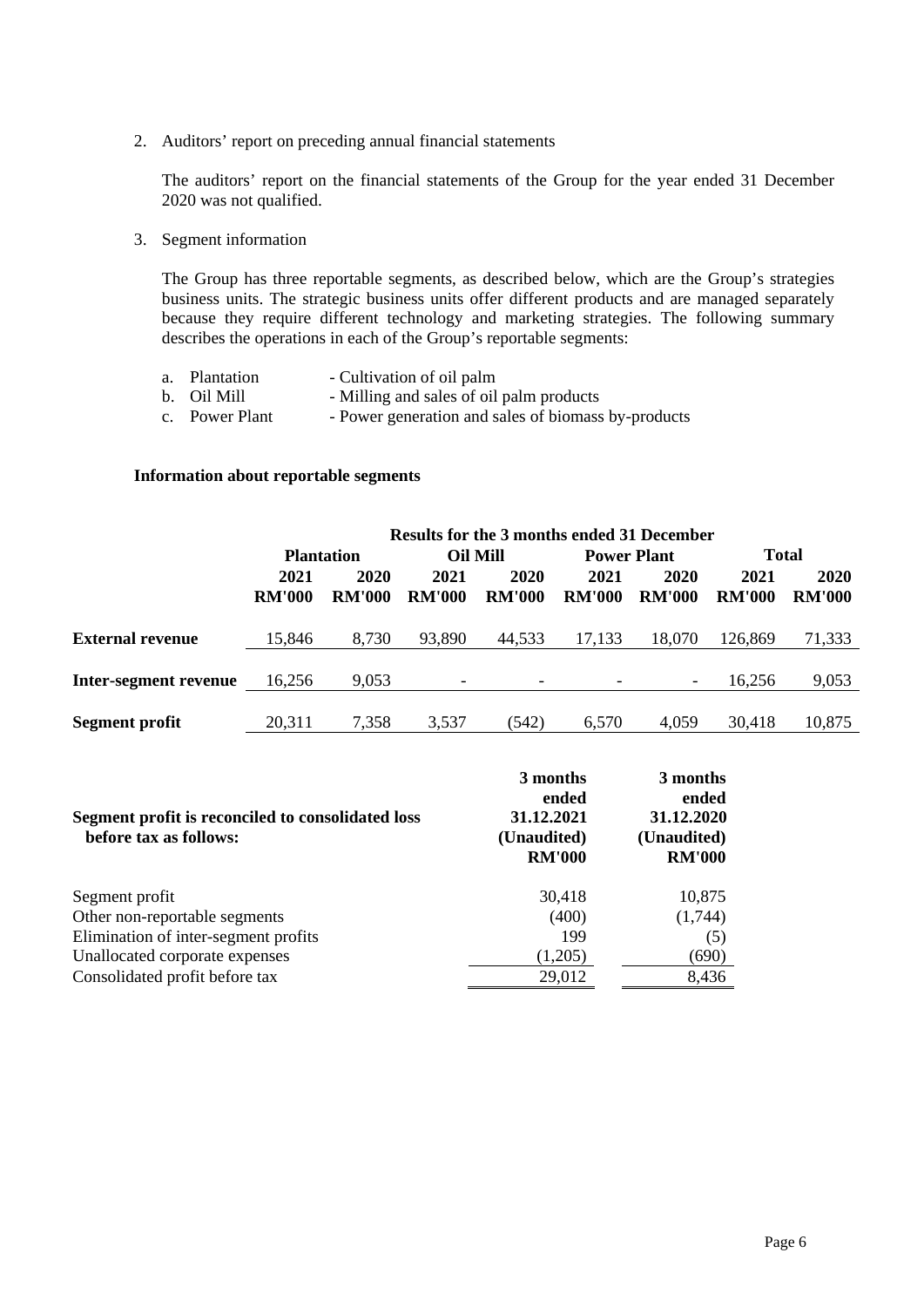## 4. Segment information (cont'd)

|                                                                             |               |                   |                 | Results for the 12 months ended 31 December |               |                     |               |               |
|-----------------------------------------------------------------------------|---------------|-------------------|-----------------|---------------------------------------------|---------------|---------------------|---------------|---------------|
|                                                                             |               | <b>Plantation</b> | <b>Oil Mill</b> |                                             |               | <b>Power Plant</b>  | <b>Total</b>  |               |
|                                                                             | 2021          | 2020              | 2021            | 2020                                        | 2021          | 2020                | 2021          | 2020          |
|                                                                             | <b>RM'000</b> | <b>RM'000</b>     | <b>RM'000</b>   | <b>RM'000</b>                               | <b>RM'000</b> | <b>RM'000</b>       | <b>RM'000</b> | <b>RM'000</b> |
| <b>External revenue</b>                                                     | 45,739        | 26,143            | 266,557         | 164,535                                     | 49,735        | 42,616              | 362,031       | 233,294       |
| Inter-segment revenue                                                       | 47,393        | 28,163            |                 |                                             |               |                     | 47,393        | 28,163        |
| <b>Segment profit</b>                                                       | 49,493        | 12,865            | 6,363           | 4,502                                       | 13,915        | 8,631               | 69,771        | 25,998        |
| <b>Segment Assets</b>                                                       | 231,983       | 226,074           | 43,438          | 37,502                                      | 142,766       | 143,836             | 418,187       | 407,412       |
| <b>Segment Liabilities</b>                                                  | 31,369        | 27,442            | 19,117          | 23,686                                      | 9,971         | 17,914              | 60,457        | 69,042        |
|                                                                             |               |                   |                 | 12 months                                   |               | 12 months           |               |               |
|                                                                             |               |                   |                 | 31.12.2021                                  | ended         | ended<br>31.12.2020 |               |               |
| Segment profit is reconciled to consolidated loss<br>before tax as follows: |               |                   |                 | (Unaudited)                                 |               | (Unaudited)         |               |               |
|                                                                             |               |                   |                 | <b>RM'000</b>                               | <b>RM'000</b> |                     |               |               |
| Segment profit                                                              |               |                   |                 |                                             | 69,771        | 25,998              |               |               |
| Other non-reportable segments                                               |               |                   |                 |                                             | (1,537)       | (1, 555)            |               |               |
| Elimination of inter-segment profits                                        |               |                   |                 | 218                                         |               | (33)                |               |               |
| Unallocated corporate expenses                                              |               |                   |                 |                                             | (1,971)       | (2,630)             |               |               |
| Consolidated profit before tax                                              |               |                   |                 |                                             | 66,481        | 21,780              |               |               |

5. Unusual items due to their nature, size or incidence

There were no unusual items affecting assets, liabilities, equity, net income or cash flows during the financial period under review.

6. Changes in estimates

There was no estimation of amount used in the preceding reporting quarter having a material impact in the current reporting quarter.

7. Comments about seasonal or cyclical factors

The Group considers the seasonal or cyclical factors affecting the results of the operations of the Group comprising the cultivation of oil palm and processing of fresh fruit bunches to include general climatic conditions, age profile of oil palms, the cyclical nature of annual production and the movements in commodity prices.

8. Dividend paid

There were no dividends paid during the current quarter end 31 December 2021

During the year, a Single-tier ordinary dividend of 1.5 sen per ordinary shares and a Single-tier special dividend of 1.0 sen per ordinary shares on 308,967,010 ordinary shares amounted to RM4,634,505 and RM3,089,670 respectively was approved by the directors on 6 April 2021 and was paid on 12 May 2021.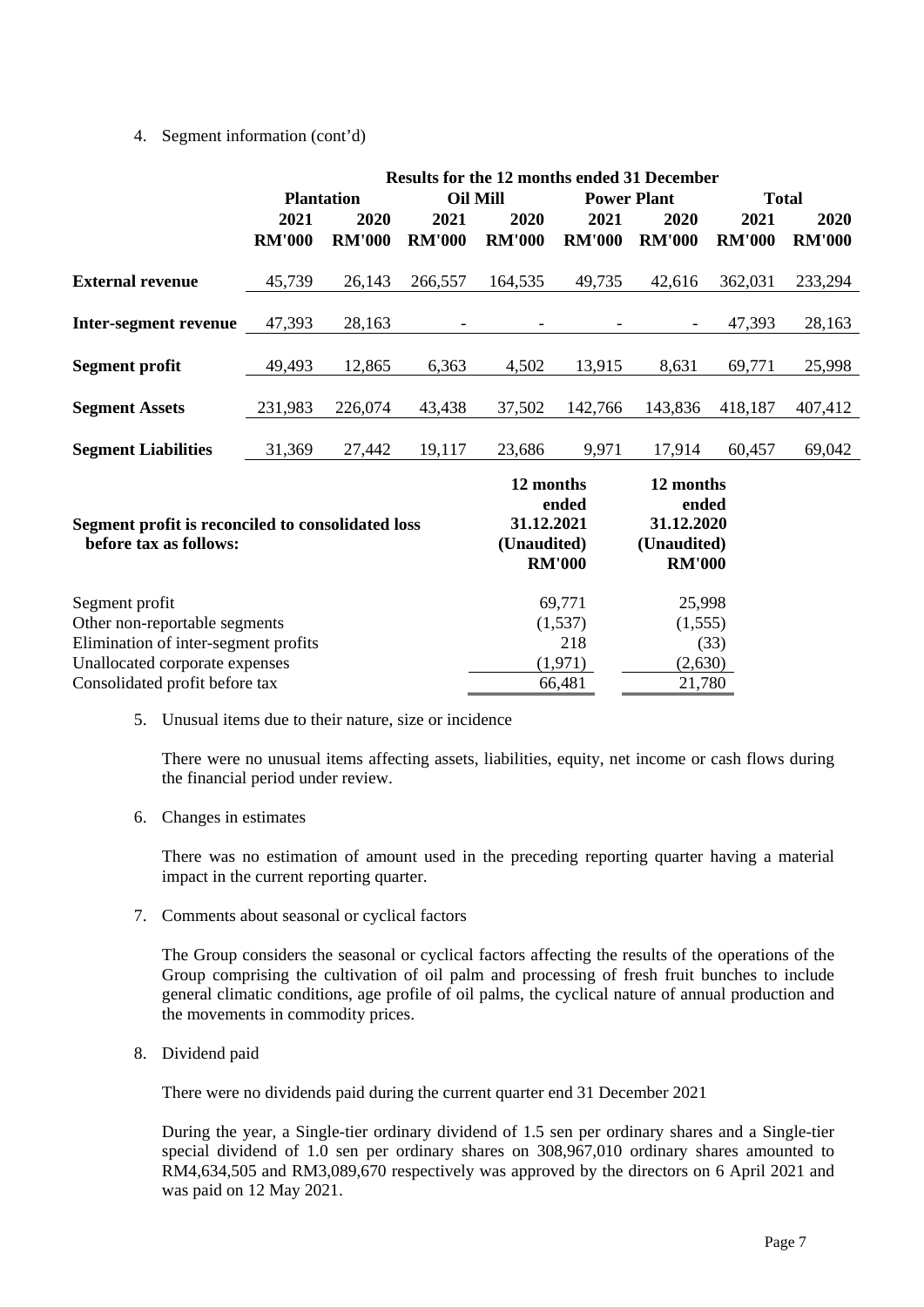9. Debt and equity securities

There were no issuances, cancellations, repurchases, resale and repayments of debt and equity securities during the financial period under review.

10. Changes in composition of the Group

There were no changes in the composition of the Group during the quarter ended 31 December 2021.

## 11. Capital commitments

The amount of capital commitments not provided for in the unaudited interim financial statements as at 31 December 2021 is as follows:

|                                 | <b>RM'000</b> |
|---------------------------------|---------------|
| Approved and contracted for     | 324           |
| Approved but not contracted for | 7.746         |
|                                 | 8.070         |

## 12. Changes in contingent liabilities and contingent assets

There were no changes in other contingent liabilities or contingent assets since the last annual statement of financial position as at 31 December 2020.

13. Subsequent events

There were no material subsequent events to the end of the current quarter.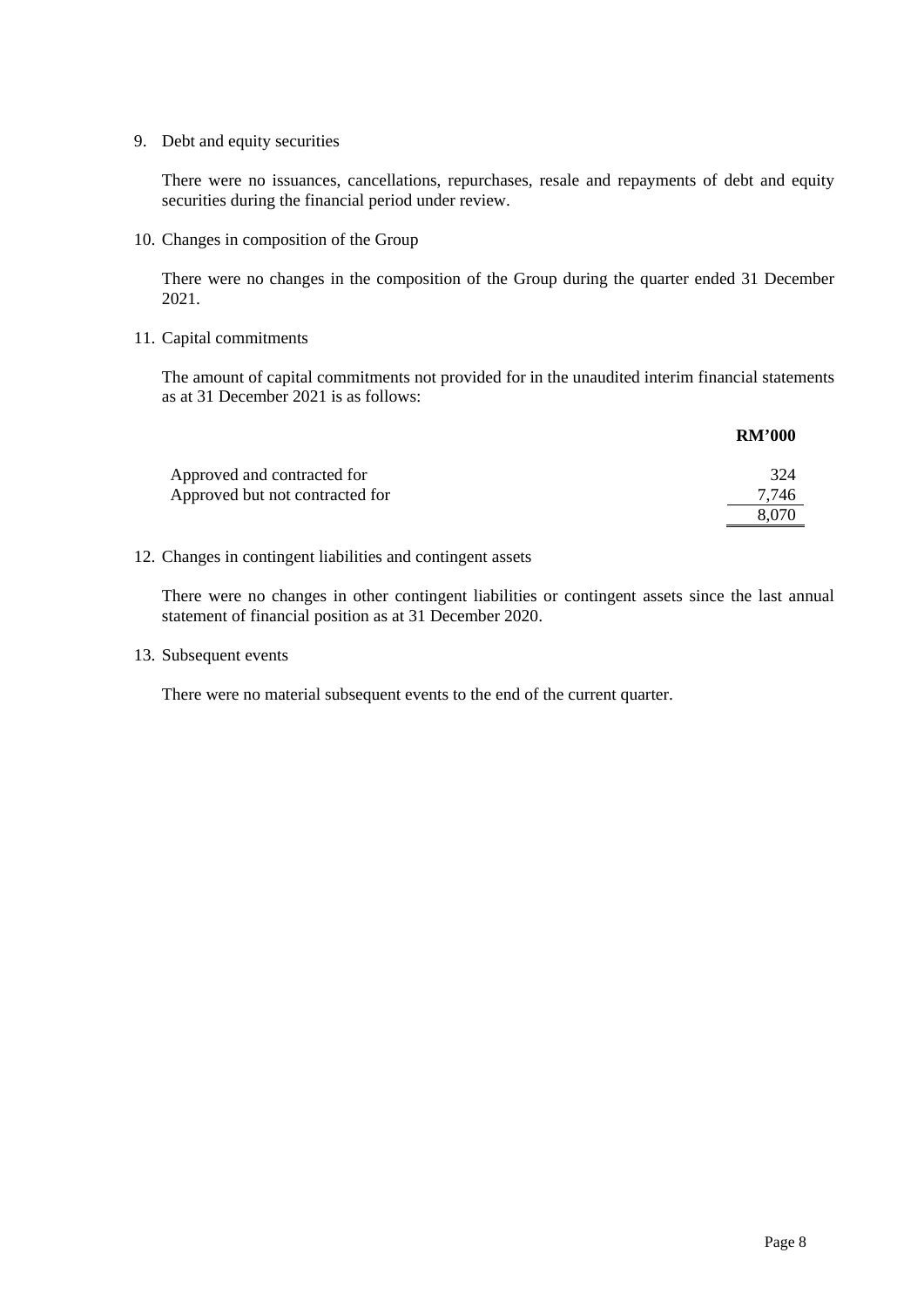## **CEPATWAWASAN GROUP BERHAD Registration No. 200101000743 (536499-K)**

# **Information required by Main Market Listing Requirements of Bursa Malaysia Securities Berhad**

1. Review of performance

The performance of the Group is tabulated below:-

|                                                | Current<br>Quarter           |                              | $\%$<br>$+/-$ | Preceding<br>Quarter         | $\%$<br>$+/-$ | Cumulative<br>Quarter        |                              | $\%$<br>$+/-$ |
|------------------------------------------------|------------------------------|------------------------------|---------------|------------------------------|---------------|------------------------------|------------------------------|---------------|
| <b>Financial Performances :-</b>               | $4th$ Qtr21<br><b>RM'000</b> | $4th$ Qtr20<br><b>RM'000</b> |               | $3rd$ Qtr21<br><b>RM'000</b> |               | $4th$ Otr21<br><b>RM'000</b> | $4th$ Otr20<br><b>RM'000</b> |               |
| Revenue                                        |                              | 127,143 67,487               |               | 88% 103,882                  | 22%           | 363,002                      | 234,994                      | 54%           |
| Operating profit                               | 29,476                       |                              |               | 8,312 > 100% 17,391          |               | 69% 68,986                   | 24,945                       | $>100\%$      |
| Profit before tax                              | 29,012                       |                              |               | 8,436 >100% 16,789           |               | 73% 66,481                   | 21,780                       | $>100\%$      |
| Profit after tax                               | 24,883                       |                              |               | 5,431 > 100% 12,491          | 99%           |                              | 53,852 15,214                | $>100\%$      |
| Profit attributable to<br>Owners of the parent | 23,914                       |                              |               | $5,212 > 100\%$ 11,616       |               | $>100\%$ 50,612              | 14,618                       | $>100\%$      |
| Own FFB Production<br>(mt)                     | 30,463                       | 29,828                       |               | 2\% 30,308                   |               | 1% 106,660                   | 109,950                      | $-3%$         |
| CPO Production (mt)                            | 15,571                       | 12,097                       |               | 29% 16,545                   |               | $-6\%$ 51,968                | 53,796                       | $-3%$         |
| PK Production (mt)                             | 3,818                        | 2,929                        |               | 30% 3,805                    | $*$           | 12,348                       | 12,928                       | $-4%$         |
| CPO sales (mt)                                 | 15,691                       | 12,245                       |               | 28% 16,516                   | $-5\%$        | 52,163                       | 54,016                       | $-3%$         |
| PK sales (mt)                                  | 3,803                        | 2,966                        |               | 28% 3,836                    |               | $-1\%$ 12,322                | 13,067                       | $-6%$         |
| CPO Price per mt<br>(RM)                       | 5,072                        | 3,178                        |               | 60% 4,324                    | 17%           | 4,427                        | 2,671                        | 66%           |
| PK Price per mt (RM) 3,760                     |                              | 1,893                        |               | 99% 2,478                    |               | 52% 2,892                    | 1,551                        | 86%           |
| Mill OER<br>Electricity                        | 20.60%                       | 19.99%                       |               | 0.61% 20.40%                 | 0.20%         | 20.03%                       | 19.71%                       | 0.32%         |
| Export(MWh)                                    | 15,994                       | 17,849                       |               | $-10\%$ 10,872               | 47%           | 50,787                       | 62,856                       | $-19%$        |

 $*$  Less than  $+/- 1\%$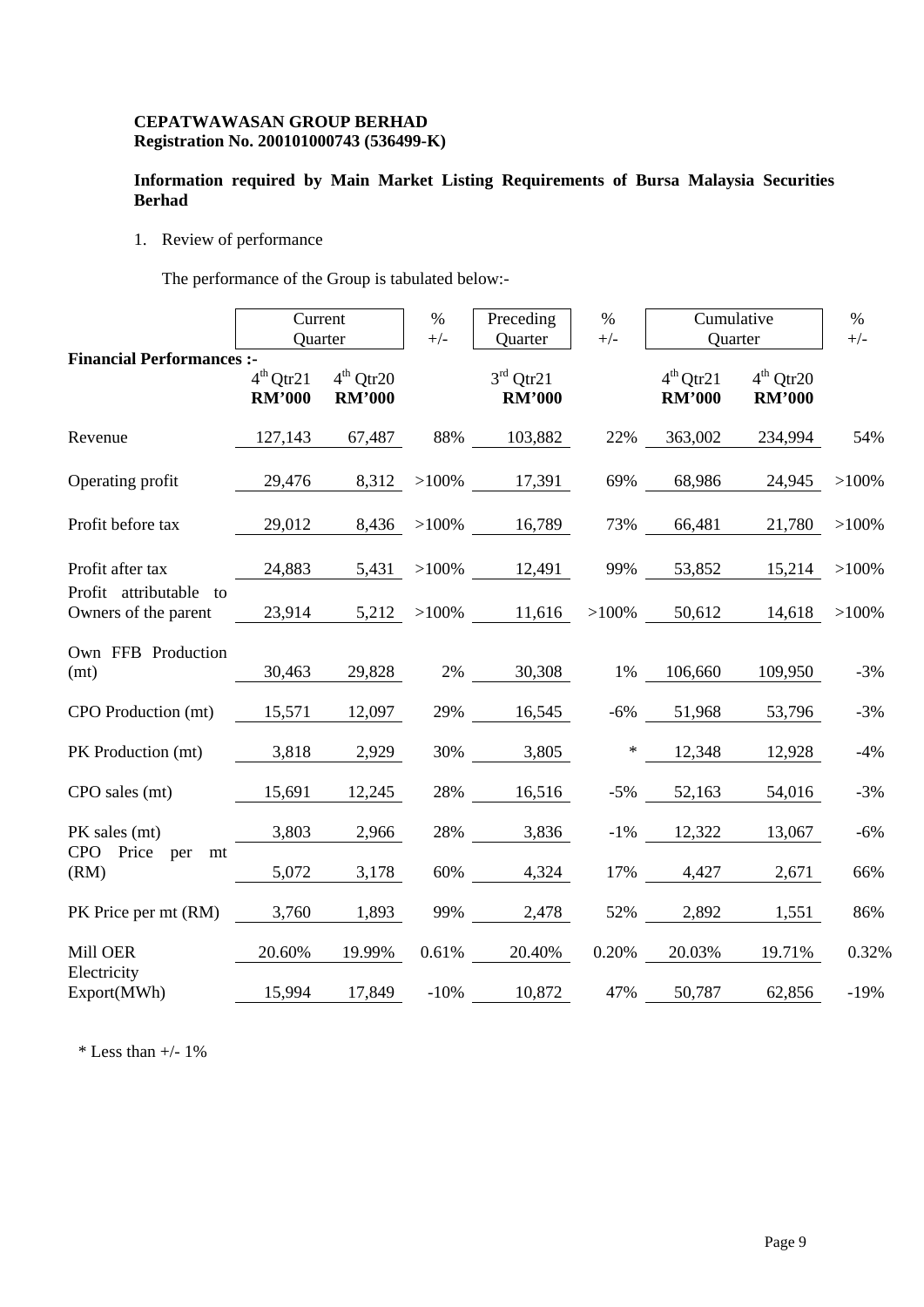1. Review of performance (Cont'd)

## **Current Quarter vs. Previous Year Corresponding Quarter**

For this quarter under review, the Group recorded increases in revenue of RM59.66 million (88%) and Profit before tax of RM20.58 million (>100%), from RM67.49 million and RM8.44 million in the preceding year corresponding quarter to RM127.14 million and RM29.01 million respectively. The achievement was mainly due to higher average selling price of CPO, PK, FFB and EFB Oil by 60%, 99%, 73% and 72% respectively. Productions of CPO,PK and FFB also increased by 29% ,30% and 2% respectively while Production of EFB oil reduced by 14%.

Performance of the respective operating business segments for this quarter under review as compared to the preceding year corresponding quarter is analyzed as follows:

- i) Plantation Segment profit increased by RM12.95 million (>100%) from Segment profit of RM7.36 million to Segment profit of RM20.31 million mainly due to a substantial increase in average FFB selling price by 77% while FFB production increased marginally by 2%.
- ii) Oil Mill Segment Profit increased by RM4.08 million (>100%) from Segment loss of RM0.54 million to Segment profit RM3.54 million mainly due to inventory written off of RM 1.18 million in preceding year corresponding quarter and an increase in FFB processed by 25% with higher mill margin in current quarter.
- iii) Power Plant Segment profit increased by RM2.51 million (62%) from Segment profit of RM4.06 million to Segment profit of RM6.57 million as the increase in the average selling price of EFB Oil (72%), outweighs the impact of decrease in power export to SESB (10%) and decrease in EFB Oil sale volume (7% ).

## **Current Year-to-date vs. Previous Year-to-date**

For this financial year under review, the Group recorded increases in revenue of RM128.01 million (54%) and Profit before tax RM44.70 million (>100%), from RM234.99 million and RM21.78 million in the preceding year to RM363.00 million and RM66.48 million respectively. The achievement was mainly due to higher average selling prices of CPO, PK, FFB and EFB Oil by 66%, 86%, 77% and 74% respectively. Productions of CPO, PK, FFB were marginally lower by 3%, 4%, 3% respectively while production of EFB oil decreased by 14%.

Performance of the respective operating business segments for this financial year under review as compared to the preceding year corresponding period is analyzed as follows:

- i) Plantation Segment profit increased by RM36.63 million(>100%) from Segment profit of RM12.86 million to Segment profit of RM49.49 million mainly due to an increase in average FFB selling price by 77% while FFB production was marginally lower by 3%.
- ii) Oil Mill Segment Profit increased by RM1.86 million (41%) from Segment profit of RM4.50 million to Segment profit RM6.36 million mainly due to inventory written off of RM 1.18 million in preceding year corresponding quarter and higher mill margin in current year.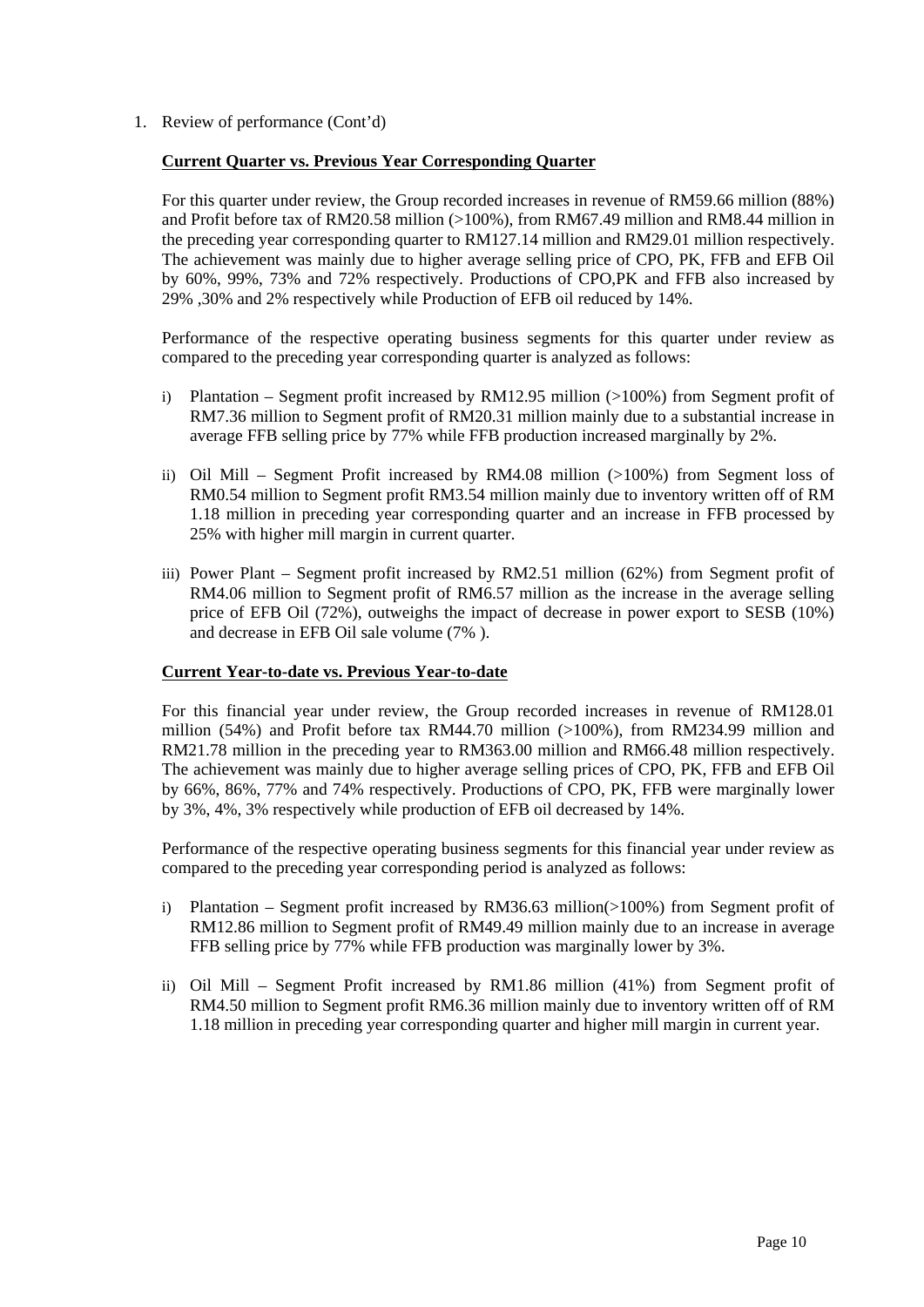- 1. Review of performance (Cont'd)
	- iii) Power Plant Segment profit increased by RM5.28 million (61%) from Segment profit of RM8.63 million to a Segment profit of RM13.91 million. Despite a drop in Power Export to SESB by 19% mainly due to the shutdown maintenance of the Biomass Plant and its delay caused by the MCO border controls, the effect of the increase in the average EFB Oil selling price by 74% outweighs this negative impact from the reduction in Power Export and also a reduction in FFB Oil sales quantity by 7%.
- 2. Comment on material change in profit before tax against immediate preceding quarter

The Group recorded a profit before tax of RM29.01 million in the quarter under review as compared to a profit before tax RM16.79 million in the immediate preceding quarter, an increase in profit of RM12.22 million (73%) mainly due to increase in CPO, PK and EFB Oil average selling price by 17% , 52% and 12% respectively. Power Export to SESB and EFB Oil Sales also increased by 47% and 51% respectively.

3. Commentary on prospects

The rapid spread of COVID-19 throughout the country and the world has a significant adverse impact on the overall economy including the palm oil sector. Malaysia's Government has imposed various movement control measures but allowed essential economic activities to continue with strict compliance to SOP.

The Group is allowed to operate during the various MCOs as oil palm cultivation and power generation are essential economic activities. However, the lockdowns and the ensuing foreign workers' recruitment restrictions are causing severe labour shortages in the oil palm industry and have also adversely affected the performance of our power segment due to late delivery of essential spare parts and late provision of engineering support services during the MCO period.

The prevailing strong selling prices of CPO are expected to continue and expected to have a favourable impact on the Group's operating results, cash flow and financial condition for financial year ending 2022. The Group's performance for financial year ending 2022 is not expected to be significantly affected by the COVID-19 pandemic. Nevertheless, the Group will continue to monitor and assess the impact and at the same time adhere to all preventive and control measures to curb the spread of COVID-19.

4. Profit forecast or profit guarantee

Not applicable as there was no profit forecast or guarantee published.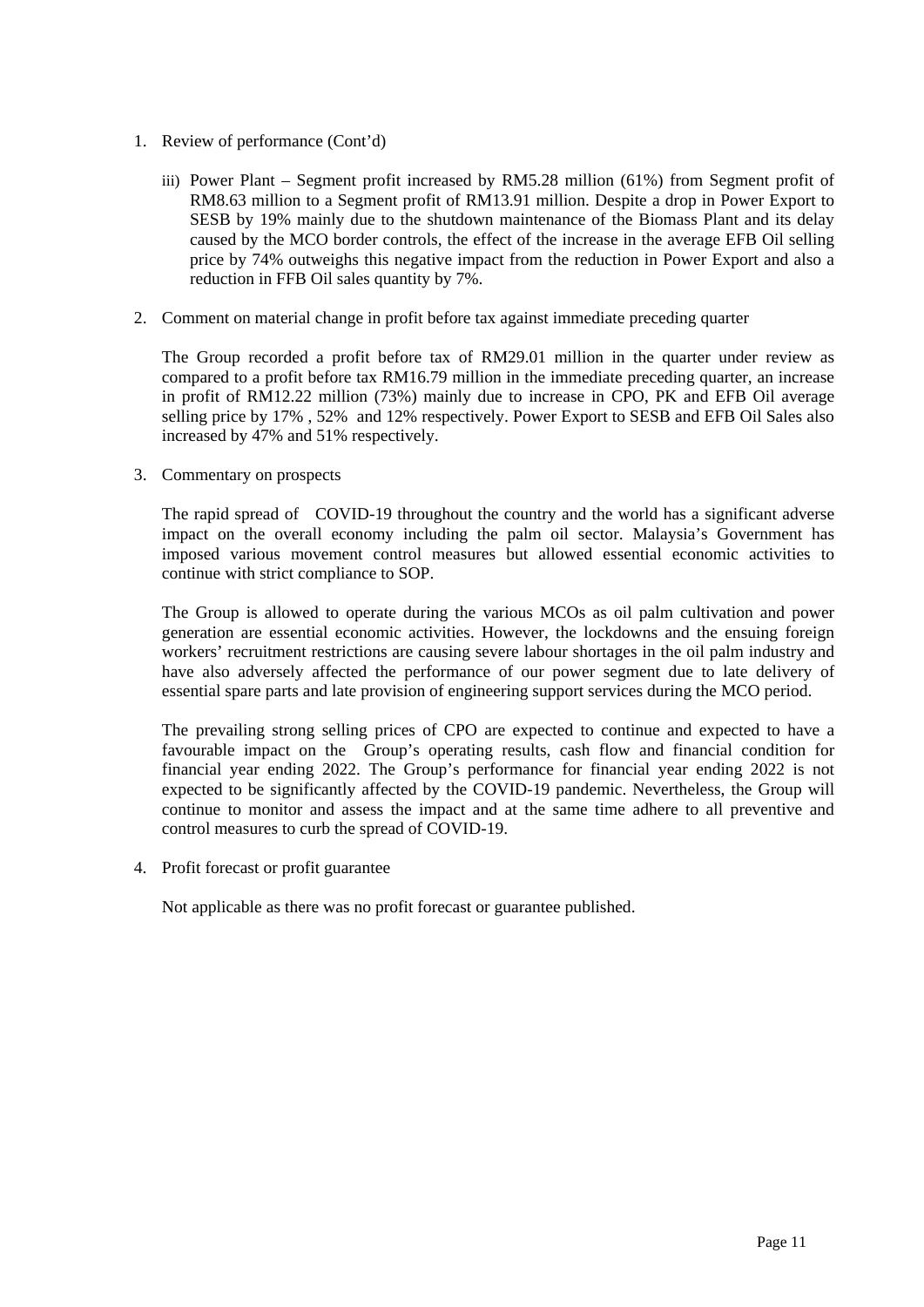## 5. Profit for the period

|                                                                | <b>Current quarter</b>                 |                                 | <b>Cumulative quarter</b>        |                                  |
|----------------------------------------------------------------|----------------------------------------|---------------------------------|----------------------------------|----------------------------------|
|                                                                | 3 months<br>ended<br>31.12.2021        | 3 months<br>ended<br>31.12.2020 | 12 months<br>ended<br>31.12.2021 | 12 months<br>ended<br>31.12.2020 |
|                                                                | (Unaudited)<br>(Unaudited) (Unaudited) |                                 |                                  | (Audited)                        |
| Profit for the period is arrived at<br>after charging:         | <b>RM'000</b>                          | <b>RM'000</b>                   | <b>RM'000</b>                    | <b>RM'000</b>                    |
| Bad debts written off                                          |                                        | 270                             |                                  | 270                              |
| Deposit written off                                            |                                        | 39                              |                                  | 39                               |
| Depreciation and amortization<br>Fair value gain on Biological | 5,466                                  | 5,218                           | 21,581                           | 21,840                           |
| assets                                                         | (2,206)                                | (253)                           | (2,206)                          | (253)                            |
| Gain on disposal of Property,                                  |                                        |                                 |                                  |                                  |
| plant and equipment                                            |                                        | (25)                            |                                  | (25)                             |
| Inventories written off                                        | (258)                                  | 1,626                           | 1,028                            | 1,626                            |
| Reversal of allowance<br>for                                   |                                        |                                 |                                  |                                  |
| expected credit loss                                           | (56)                                   | (46)                            | (56)                             | (46)                             |
| Plant and equipment written off                                | 934                                    | 164                             | 934                              | 190                              |
| Net loss on foreign exchange-                                  |                                        |                                 |                                  |                                  |
| Unrealised                                                     |                                        | 53                              |                                  |                                  |

Save as disclosed above, the other items as required under Appendix 9B, Part A(16) of the Main Market Listing Requirements of Bursa Malaysia Securities Berhad are not applicable.

## 6. Income tax expense

|                                                                       | <b>Current quarter</b>          |                                                            | <b>Cumulative quarter</b>                       |                                               |
|-----------------------------------------------------------------------|---------------------------------|------------------------------------------------------------|-------------------------------------------------|-----------------------------------------------|
|                                                                       | 3 months<br>ended<br>31.12.2021 | 3 months<br>ended<br>31.12.2020<br>(Unaudited) (Unaudited) | 12 months<br>ended<br>31.12.2021<br>(Unaudited) | 12 months<br>ended<br>31.12.2020<br>(Audited) |
|                                                                       | <b>RM'000</b>                   | <b>RM'000</b>                                              | <b>RM'000</b>                                   | <b>RM'000</b>                                 |
| Income tax                                                            |                                 |                                                            |                                                 |                                               |
| - Current provision<br>- Under-provision of tax                       | (4,390)                         | (1,076)                                                    | (9,977)                                         | (4,041)                                       |
| in prior years                                                        | 7                               | (36)                                                       | (246)                                           | (77)                                          |
|                                                                       | (4,383)                         | (1,112)                                                    | (10, 223)                                       | (4,118)                                       |
| Deferred tax                                                          |                                 |                                                            |                                                 |                                               |
| - Relating to origination and<br>reversal of temporary<br>differences | 234                             | (1,369)                                                    | (2,287)                                         | (1,944)                                       |
| - Under-provision of deferred<br>tax in prior years                   | 20                              | (524)                                                      | (119)                                           | (504)                                         |
|                                                                       | 254                             | (1,893)                                                    | (2,406)                                         | (2, 448)                                      |
| Total income tax expense                                              | (4,129)                         | (3,005)                                                    | (12,629)                                        | (6, 566)                                      |

The Group's effective tax rate for current quarter and cumulative quarter is lower than the statutory tax rate of 24% due to the recognition of deferred tax asset not recognised in previous financial year.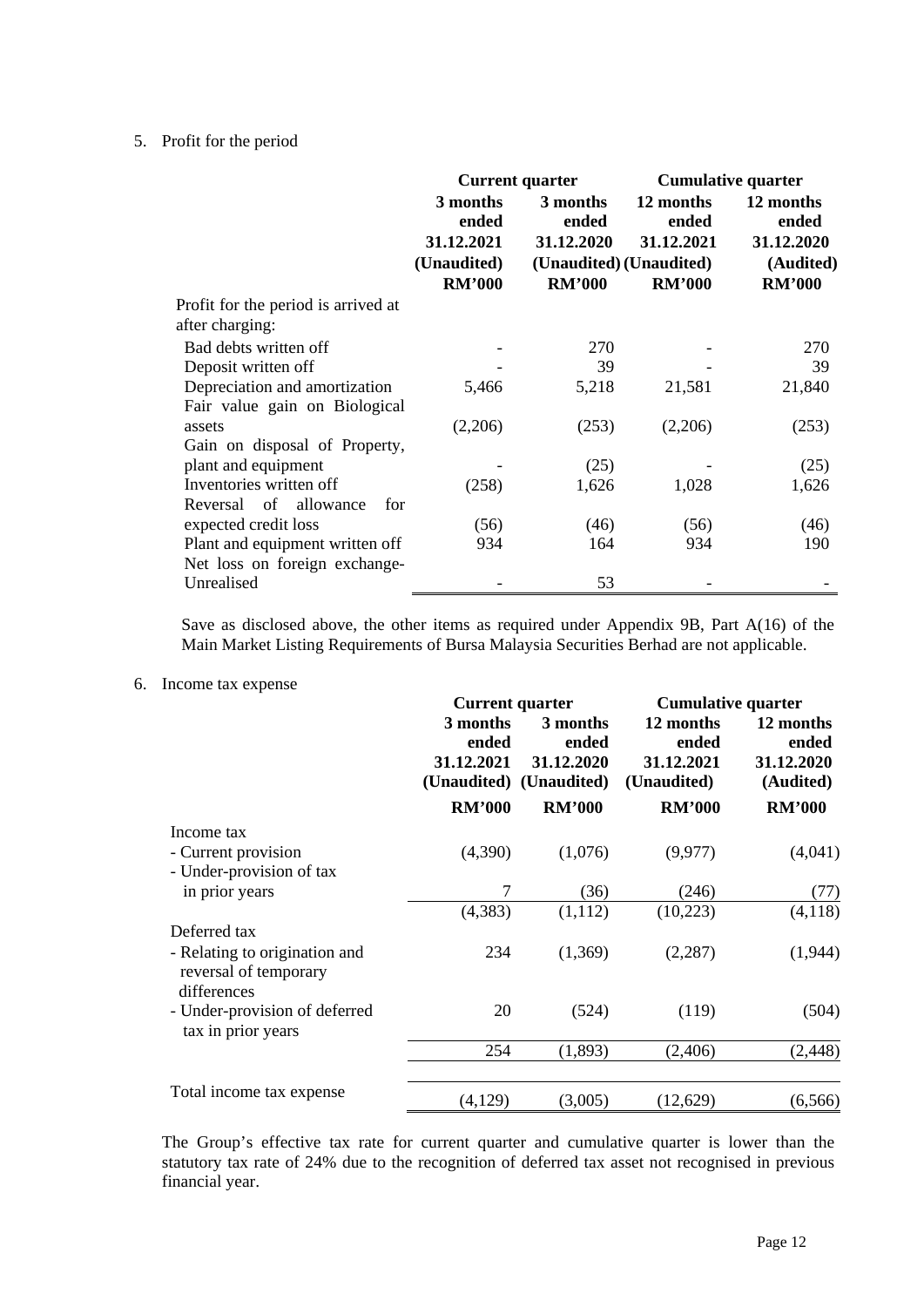## 7. Borrowings

| <b>Short term borrowings – Secured</b> | As at<br>As at<br>31.12.2021<br>31.12.2020<br>(Unaudited)<br>(Audited)<br><b>RM'000</b><br><b>RM'000</b> |
|----------------------------------------|----------------------------------------------------------------------------------------------------------|
|                                        |                                                                                                          |
| Revolving credit<br>3,300              | 33,300                                                                                                   |
| 9,750<br>Term loans                    | 12,995                                                                                                   |
| 13,050                                 | 46,295                                                                                                   |
| <b>Long term borrowings – Secured</b>  |                                                                                                          |
| 31,309<br>Term loans                   | 44,751                                                                                                   |
| 31,309                                 | 44,751                                                                                                   |
| 44,359<br>Total borrowings             | 91,046                                                                                                   |

The Group's total borrowings include a loan amount of RM1.25 million (31.12.2020: RM9.44 million) under the Green Technology Financing Scheme for the renewable power plants.

## 8. Trade Receivables and other receivables

| <b>Current</b><br>Third parties<br>13,366<br>9,730<br>Less: Allowance for impairment<br>(222)<br>(278)<br>13,144<br>9,452<br>3,774<br>3,379<br>Other receivables, net<br>16,918<br>12,831<br>Ageing analysis of Current trade receivables :-<br>8,908<br>Neither past due nor impaired<br>13,126<br>1 to 30 days<br>57<br>466<br>$31$ to 60 days<br>10<br>61 to 90 days<br>21<br>183<br>325<br>More than 91 days<br>9,730<br>13,366<br>Less: Allowance for impairment<br>(222)<br>(278)<br>13,144<br>9,452 | As at<br>31.12.2021<br>(Unaudited)<br><b>RM'000</b> | As at<br>31.12.2020<br>(Audited)<br><b>RM'000</b> |
|------------------------------------------------------------------------------------------------------------------------------------------------------------------------------------------------------------------------------------------------------------------------------------------------------------------------------------------------------------------------------------------------------------------------------------------------------------------------------------------------------------|-----------------------------------------------------|---------------------------------------------------|
|                                                                                                                                                                                                                                                                                                                                                                                                                                                                                                            |                                                     |                                                   |
|                                                                                                                                                                                                                                                                                                                                                                                                                                                                                                            |                                                     |                                                   |
|                                                                                                                                                                                                                                                                                                                                                                                                                                                                                                            |                                                     |                                                   |
|                                                                                                                                                                                                                                                                                                                                                                                                                                                                                                            |                                                     |                                                   |
|                                                                                                                                                                                                                                                                                                                                                                                                                                                                                                            |                                                     |                                                   |
|                                                                                                                                                                                                                                                                                                                                                                                                                                                                                                            |                                                     |                                                   |
|                                                                                                                                                                                                                                                                                                                                                                                                                                                                                                            |                                                     |                                                   |
|                                                                                                                                                                                                                                                                                                                                                                                                                                                                                                            |                                                     |                                                   |
|                                                                                                                                                                                                                                                                                                                                                                                                                                                                                                            |                                                     |                                                   |
|                                                                                                                                                                                                                                                                                                                                                                                                                                                                                                            |                                                     |                                                   |
|                                                                                                                                                                                                                                                                                                                                                                                                                                                                                                            |                                                     |                                                   |
|                                                                                                                                                                                                                                                                                                                                                                                                                                                                                                            |                                                     |                                                   |
|                                                                                                                                                                                                                                                                                                                                                                                                                                                                                                            |                                                     |                                                   |
|                                                                                                                                                                                                                                                                                                                                                                                                                                                                                                            |                                                     |                                                   |
|                                                                                                                                                                                                                                                                                                                                                                                                                                                                                                            |                                                     |                                                   |

Trade receivables are non-interest bearing and generally on 7 to 30 days terms.

# 9. Disclosure of derivatives

The Group did not enter into any derivative contract and accordingly there were no outstanding derivatives (including financial instruments designated as hedging instruments) as at 31 December 2021.

### 10. Material litigation

There are no pending material litigations as at 23 February 2022.